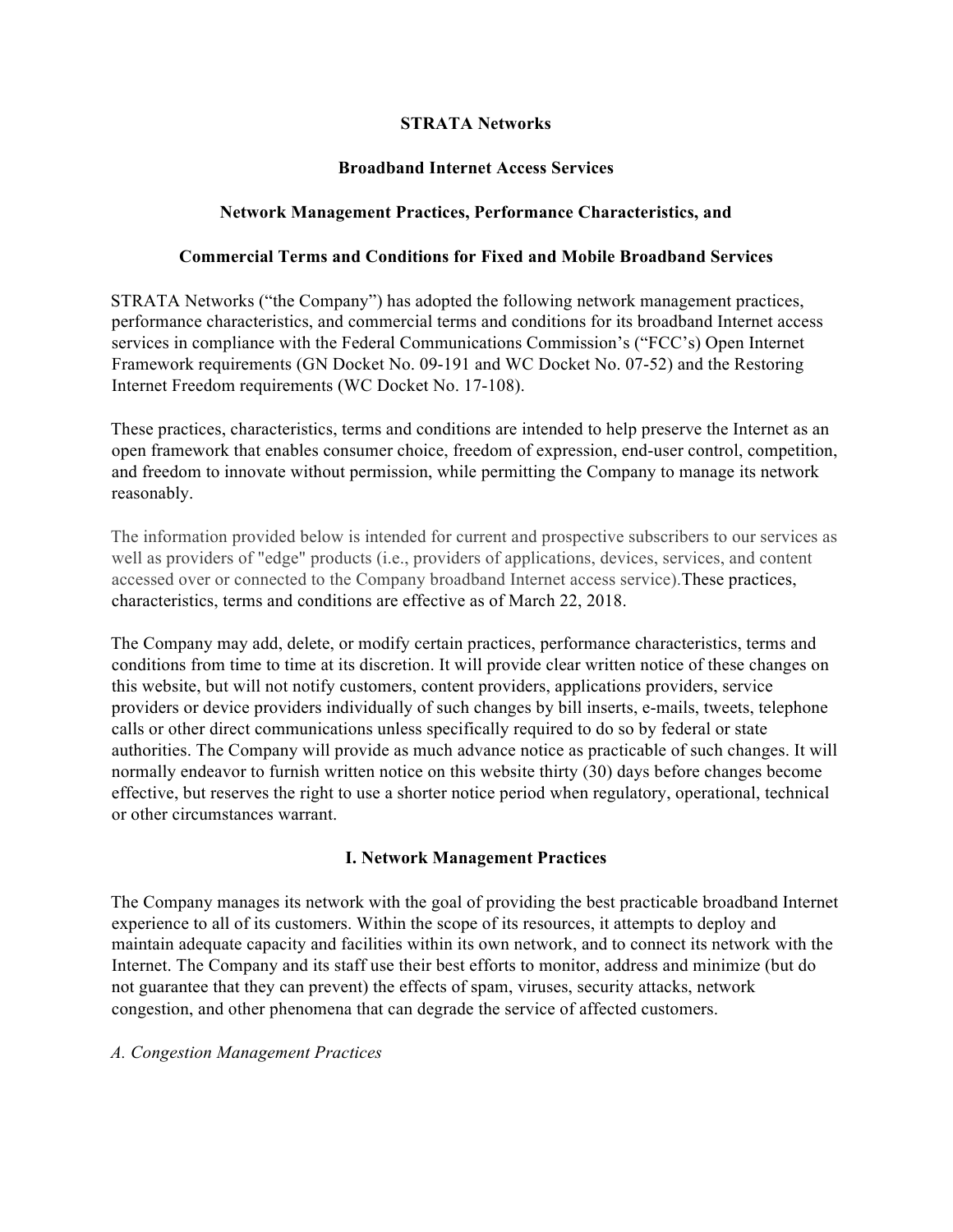Congestion is an Internet access service problem that can slow web browsing, downloading, and other activities of the customers during certain peak usage periods. This congestion may be caused by capacity limits and bottlenecks in a service provider's own network, or by limitations in the capacity of backhaul facilities and services that many service providers must purchase from unrelated entities.

From time to time, the Company will experience occasional problems with congestion. When significant congestion problems arise, the Company's most desired approach is to determine the source of the problem, and to increase the capacity of the affected portions of its network and/or of its connections with the Internet where warranted. However, network and other facilities upgrades often cannot be accomplished instantaneously because they require negotiations, authorizations and agreements with multiple unrelated entities such as lenders, government agencies, equipment vendors, tower and other property owners and other carriers. For this reason, the Company may block certain lawful content, applications, or services.

If or when capacity upgrades are not able to be deployed on a timely or reasonable basis, the Company reserves the right to monitor and identify which customer accounts are using the greatest amount of bandwidth during periods and/or locations of heavy congestion, and to contact those "high-bandwidth customers" to work out a solution to the problem. The Company's preferred solution will be to help these high-bandwidth customers to find acceptable times and/or locations during non-peak periods to engage in the same activities.

If that preferred solution is not feasible, the Company reserves the right to manage or throttle temporarily the Internet traffic of "high-bandwidth customers" at affected locations during periods of significant congestion until such periods of congestion pass. This temporary traffic management will be accomplished by technically and commercially feasible methods that are available or that become available in the future. Affected "high-bandwidth customers" will still be able to access the Internet. However, during periods of congestion they may experience conditions such as longer times to download or upload files, slower Web browsing, and/or slower movements during online game playing.

Customers should note that any temporary traffic management practices employed by the Company will impact only identified and notified "high-bandwidth customers" during periods and/or at locations that experience congestion problems, and will not be based upon the types of content, applications, services, or devices such customers use. On the basis of its knowledge and experience, the Company expects that periods and locations of temporary traffic management, if any, will be brief and infrequent.

For purposes of its congestion management practices, the Company will consider a period in which a "congestion problem" arises and exists to be one where available bandwidth is less than typical traffic demand.

The Company may choose to prioritize affiliate traffic to improve the performance of the affiliates services. The Company has several affiliates that provide a wide range of services to customers. These affiliates include, but are not limited to, The STRATA Data Center, LLC, Spectra, LLC, and Uintah Basin Electronic Telecommunications, LLC. These affiliates provide data storage and transmission services, mobile broadband, hosted cloud applications, managed IT Services, etc.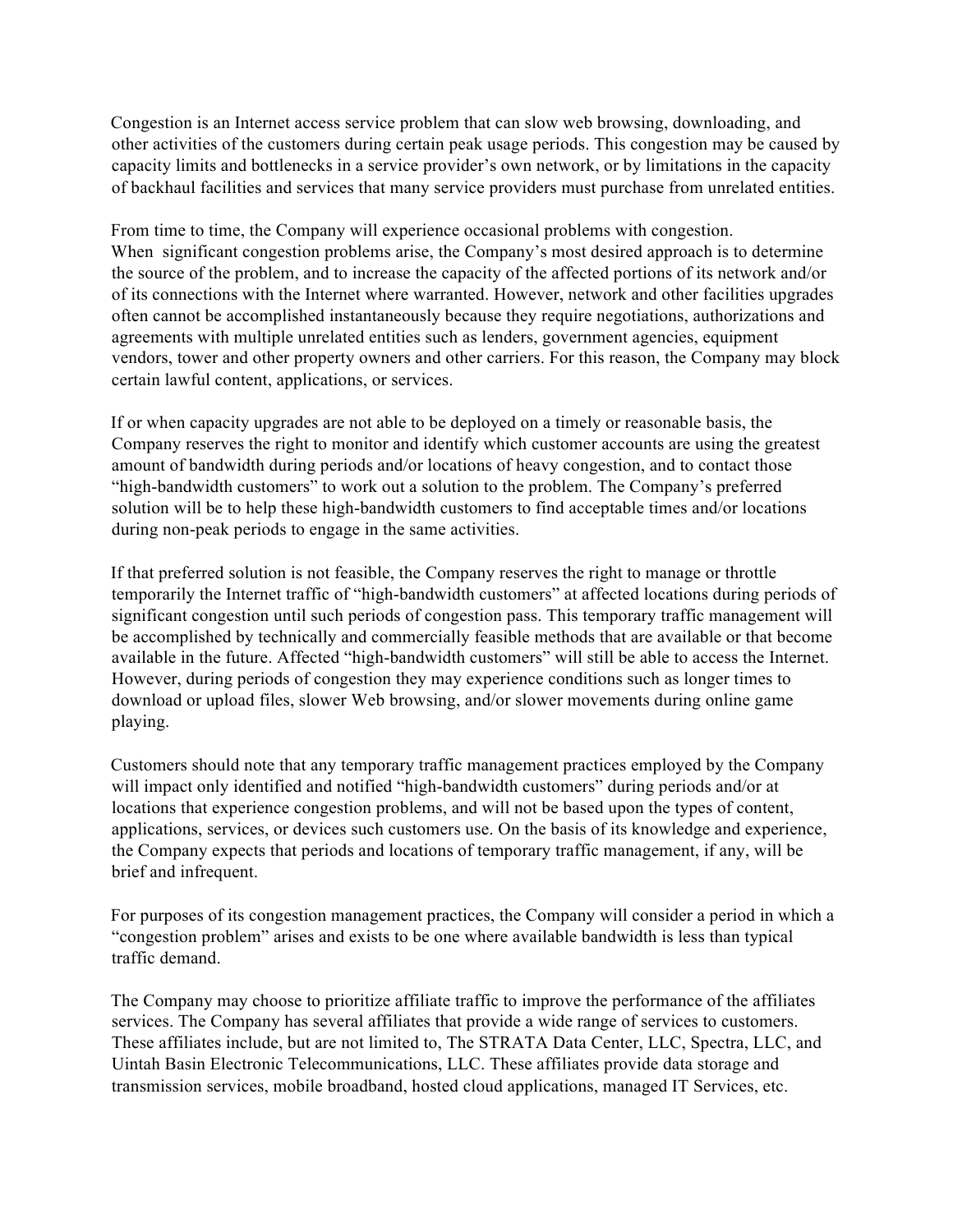### *B. Application-Specific Behavior Practices*

The Company does not have its own third-party application certification criteria or procedures, nor does it restrict the use of applications on its network unless they are unlawful or unless there is a reasonable belief that such applications will cause harm to its network. The Company will expeditiously inform an application developer of any decision to deny access to the Company's network of a particular application of such developer.

Customers may use any lawful and commercially available application which they desire on the Company's network.

The Company does not favor or inhibit certain applications or classes of applications.

The Company does not normally monitor the contents of the traffic or applications of its customers. It undertakes no obligation to monitor or investigate the lawfulness of the applications used by its customers. If any party contacts the Company with a substantial allegation that an application being used by a customer is unlawful, the Company will investigate the matter (including consultation, as it deems appropriate, with attorneys, consultants, federal or state regulators, and/or federal, state or local law enforcement agencies), and will take appropriate actions to deal with the use of applications that are demonstrated to be unlawful.

Customers may occasionally develop their own applications, or modify commercially available applications. The Company will not prohibit the use of customer-developed or modified applications unless there is a reasonable belief that such applications will cause harm to its network.

The Company does not block or rate-control specific protocols or protocol ports.

The Company does not modify protocol fields in ways that are not prescribed by the applicable protocol standards.

# *C. Device Attachment Rules*

The Company does not have its own third-party device certification criteria or procedures, nor does it restrict the use of devices on its network unless they are unlawful or unless there is a reasonable belief that such devices will cause harm to its network. The Company will expeditiously inform a device provider of any decision to deny access to the Company's network for a particular device of such provider.

Customers may use any lawful, compatible, type-accepted (if necessary) and commercially available device which they desire on the Company's network, as long as such device does not harm the network.

The Company does not normally monitor the devices used by its customers. It warns customers that some types of devices may not be compatible with its network.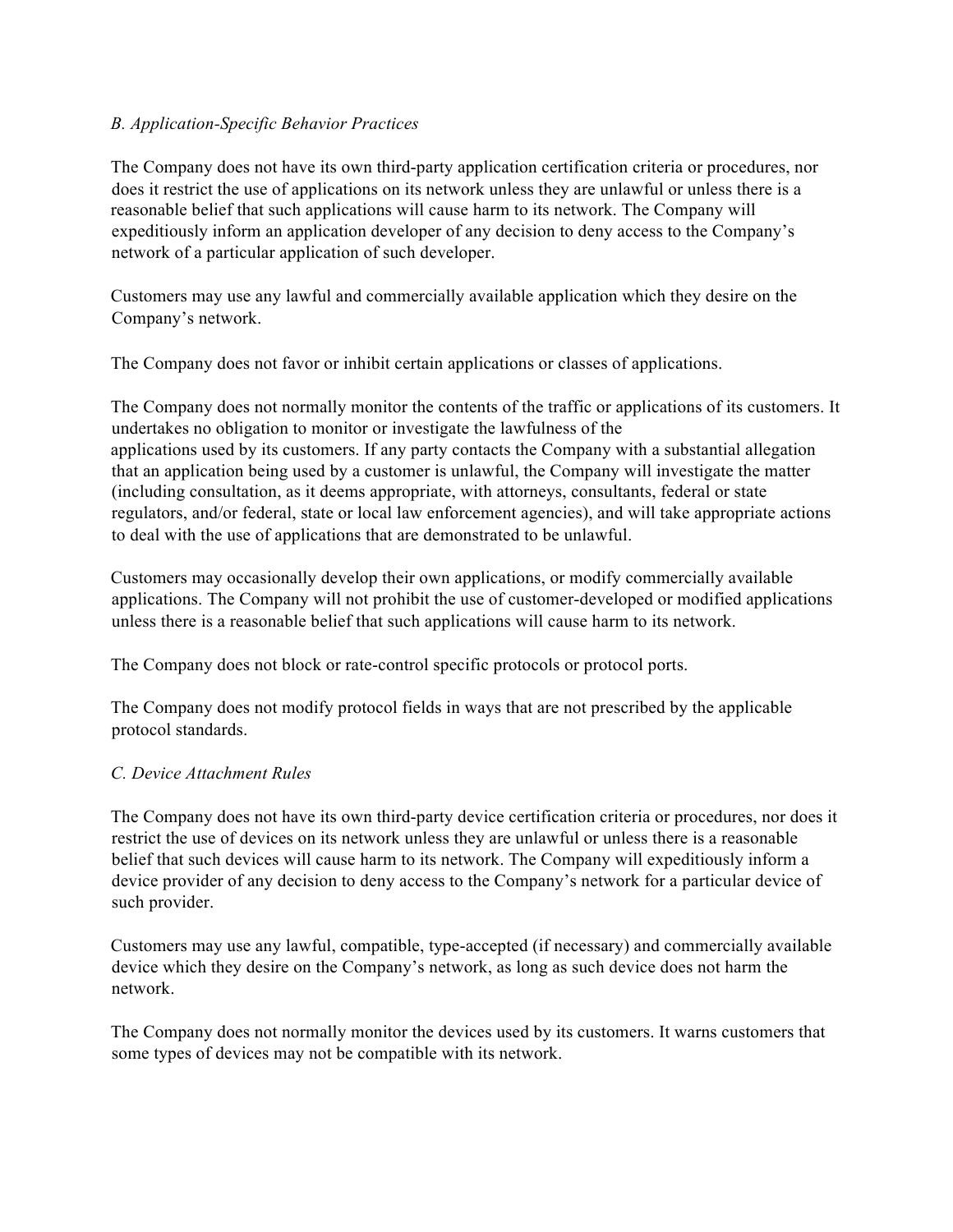The Company undertakes no obligation to monitor or investigate the lawfulness of the devices used by its customers. If any party contacts the Company with a substantial allegation that a device being used by a customer is unlawful, the Company will investigate the matter (including consultation, as it deems appropriate, with attorneys, consultants, federal or state regulators, and/or federal, state or local law enforcement agencies), and will take appropriate actions to deal with the use of a device that is demonstrated to be unlawful.

Customers may occasionally develop their own devices, or modify commercially available devices. The Company will not prohibit the use of lawful customer-developed or modified devices unless there is a reasonable belief that such applications will cause harm to its network.

# *D. Security Practices*

The Company does not normally monitor the traffic of its customers. It undertakes no obligation to monitor or protect such customer traffic from spam, viruses, denial-of-service attacks, or other malicious, unlawful or unwanted activities.

The Company recognizes that customers can purchase spam filtering and anti-virus software from commercial vendors to meet their needs. The Company may from time to time offer antispam and/or anti-virus software or services to customers who desire to purchase them from the Company. When offered, these software or services will be described and priced in other sections of this website and in the Company's sales and marketing materials. Customers are free to obtain antispam and/or anti-virus software or services from any source they desire, as long as such software or services do not disrupt or degrade the traffic of other customers of the Company or harm the network.

A customer that is subjected to a denial-of-service attack, or similar malicious, unlawful or unwanted activity, is urged to notify the Company as soon as possible. The Company will work with the customer, other service providers, federal and state regulators, and/or law enforcement to determine the source of such activity, and to take appropriate, and technically and economically reasonable efforts to address the matter.

The Company employs commercially appropriate security procedures to protect its network and its customer records from unauthorized access by third parties. The Company does not guarantee that it can protect customers from any and/or all security breaches.

# **II. Performance Characteristics**

Many of the service and performance characteristics of the Company's broadband Internet access services are contained in the service offering portions of this website.

### *A. General Service Description*

The Company uses 1XEV and LTE technology in its network. The expected access speeds are consistent with those in a 1XEV and LTE technologies, depending upon RF coverage and handset capability.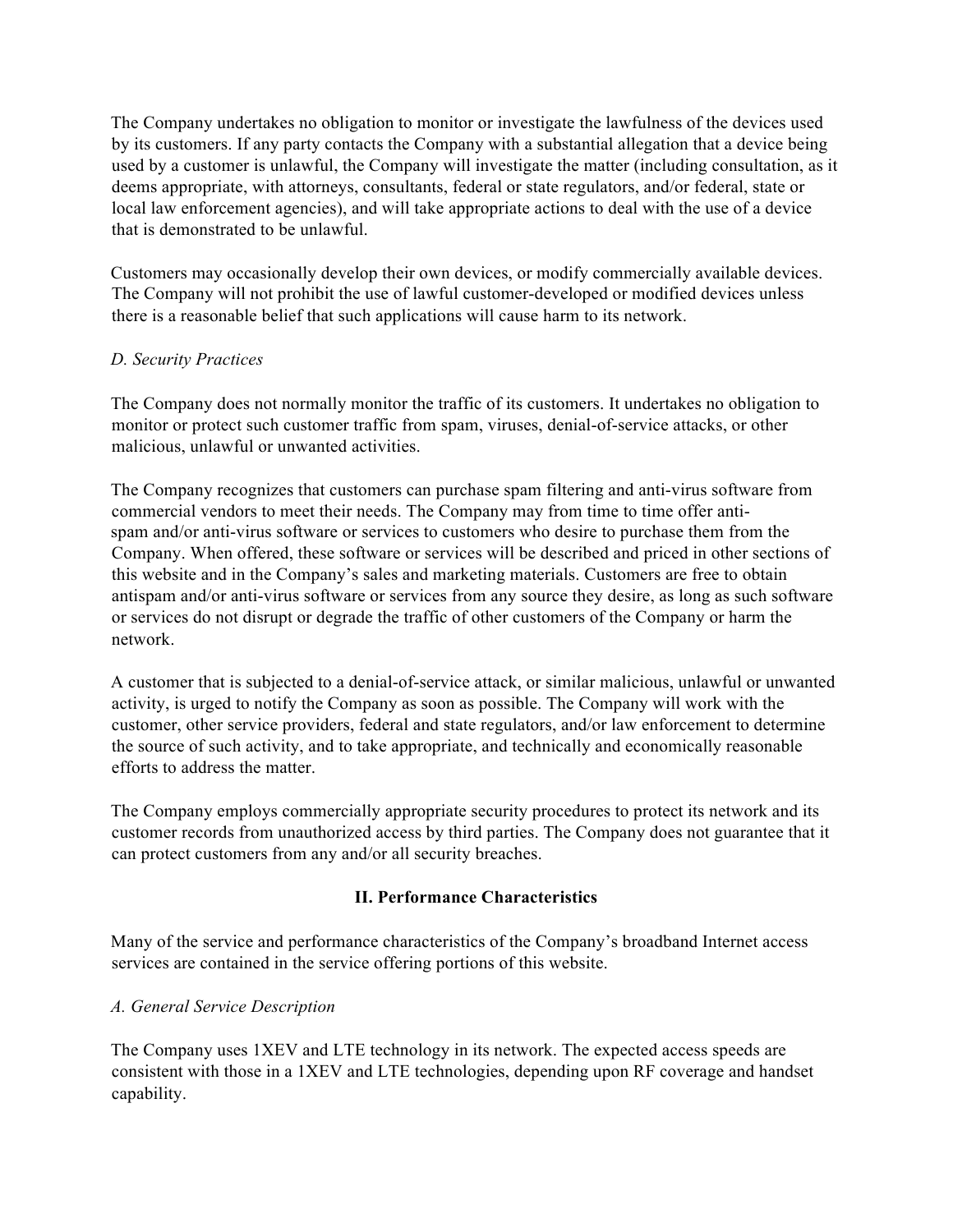Because conditions change frequently, the Company can provide estimated actual access speed and time delay (latency) information only for specific recent time periods and locations requested by a customer

# **III. Commercial Terms and Conditions**

This section provides a brief overview or reference to terms and conditions detailed elsewhere, plus discussions of other terms and conditions required by the FCC's Open Internet Framework.

#### *A. Pricing Terms and Conditions*

The Company offers different tiers and levels of service at different prices, and changes these from time to time. These service tiers and prices are detailed in the service offering portion of this website.

The Company does impose usage-based fees upon certain tiers or levels of its service. These usage based fees are imposed upon the tiers and service levels listed in wireless section of the company's website in the manner and under the conditions set forth therein.

The Company does impose fees for early termination with respect to certain of its service arrangements. These early termination fees are imposed upon the service arrangements specifically identified in the "terms & conditions" section of the company's website in the manner and under the conditions set forth therein.

The Company is willing to consider and negotiate prices for customized additional network services requested by specific customers or edge service providers if such services can be designed, developed and furnished in a commercially reasonable manner. If and when such customized services are developed and furnished, the Company reserves the right to adapt and provide them to other customers on a non-discriminatory basis so long as such subsequent provision does not entail disclosure of proprietary or confidential information of the initial customer.

### *B. Privacy Policies*

As indicated above, the Company's network management practices do not generally entail inspection of network traffic.

The Company retains and stores certain traffic information (such as the identity of the customer using a particular IP address during a specific period) for time periods required by federal or state law.

The Company retains, stores and provides to law enforcement any traffic information requested pursuant to the procedures of the Communications Assistance for Law Enforcement Act ("CALEA"), the Foreign Intelligence Surveillance Act ("FISA") or other applicable national security or criminal statutes.

The Company does not collect, store or use traffic information to profile its customers in order to sell additional services to them, or for similar non-network management purposes.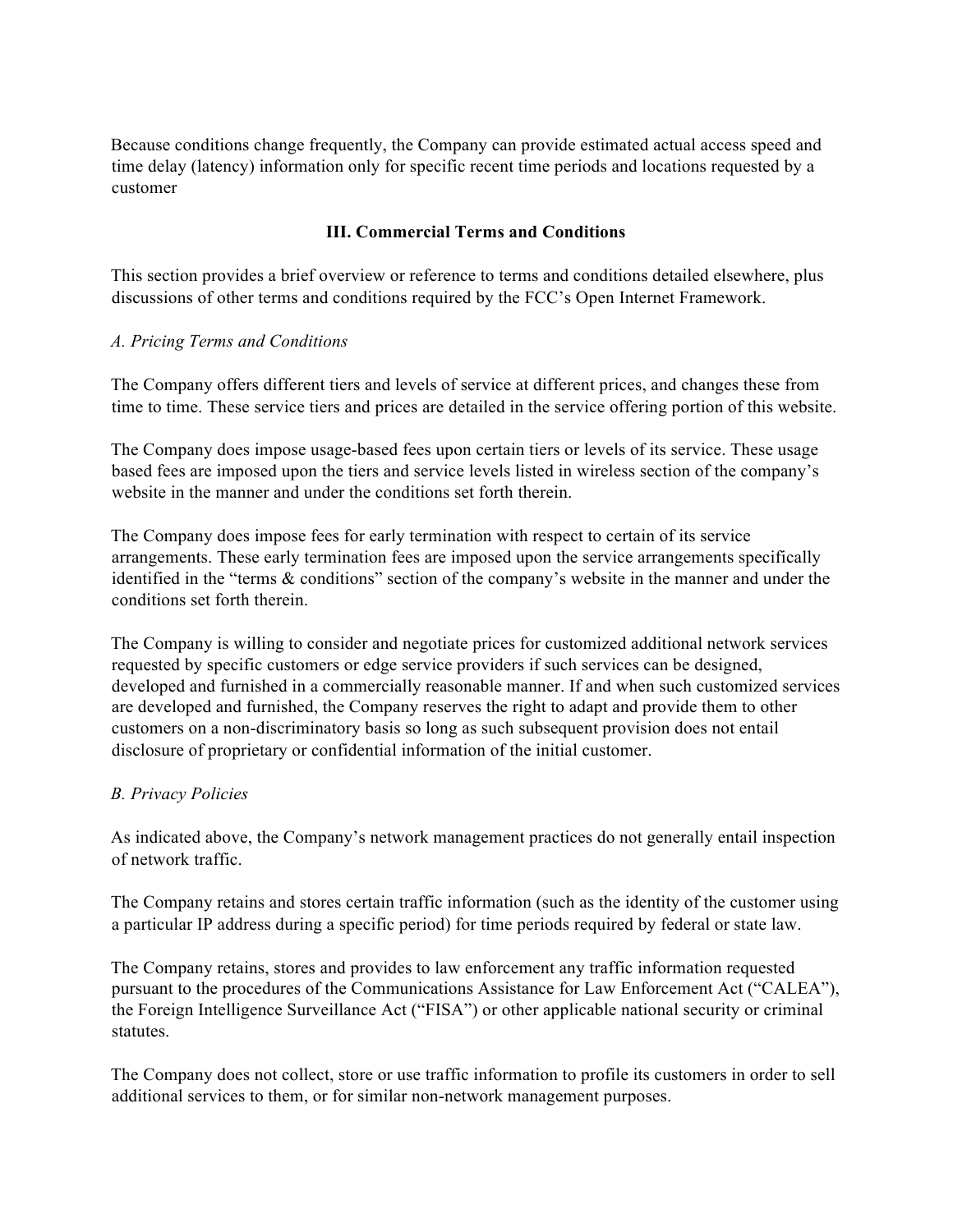## *C. Redress Options*

Questions and complaints regarding the foregoing matters should be addressed to the Company's Administration at (435)622-5007 or company@stratanetworks.com.

The Company strongly desires to resolve questions, complaints and other problems of its customers and edge service providers in an informal and direct manner that satisfies all interested parties to the greatest extent practicable.

Customers and edge service providers that are not able to obtain satisfaction from the Company have the option of invoking the FCC's informal and formal complaint procedures regarding Open Internet Framework disputes.

# **STRATA Networks**

# **Broadband Internet Access Services**

# **Network Management Practices, Performance Characteristics, and**

### **Commercial Terms and Conditions for Fixed Services**

STRATA Networks ("the Company") has adopted the following network management practices, performance characteristics, and commercial terms and conditions for its broadband Internet access services in compliance with the Federal Communications Commission's ("FCC's) Open Internet Framework requirements (GN Docket No. 09-191 and WC Docket No. 07-52).

These practices, characteristics, terms and conditions are intended to help preserve the Internet as an open framework that enables consumer choice, freedom of expression, end-user control, competition, and freedom to innovate without permission, while permitting the Company to manage its network reasonably.

The information provided below is intended for current and prospective subscribers to our services as well as providers of "edge" products (i.e., providers of applications, devices, services, and content accessed over or connected to the Company's broadband Internet access service).March 22, 2018.

The Company may add, delete, or modify certain practices, performance characteristics, terms and conditions from time to time at its discretion. It will provide clear written notice of these changes on this website, but will not notify customers, content providers, applications providers, service providers or device providers individually of such changes by bill inserts, e-mails, tweets, telephone calls or other direct communications unless specifically required to do so by federal or state authorities. The Company will provide as much advance notice as practicable of such changes. It will normally endeavor to furnish written notice on this website thirty (30) days before changes become effective, but reserves the right to use a shorter notice period when regulatory, operational, technical or other circumstances warrant.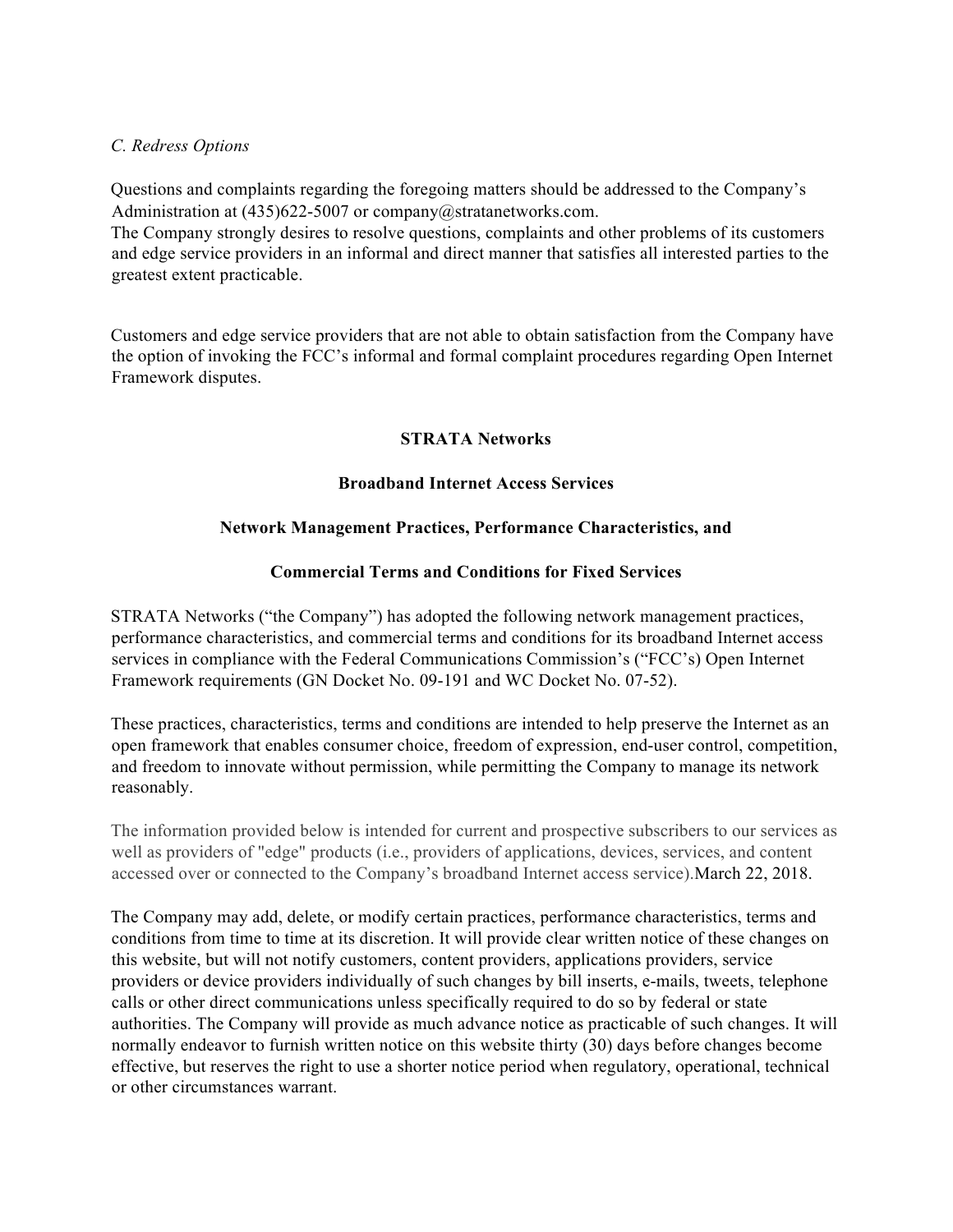### **I. Network Management Practices**

The Company manages its network with the goal of providing the best practicable broadband Internet experience to all of its customers. Within the scope of its resources, it attempts to deploy and maintain adequate capacity and facilities within its own network, and to provide sufficient Middle Mile capacity or facilities outside its service area to connect with the Internet. The Company and its staff use their best efforts to monitor, address and minimize (but do not guarantee that they can prevent) the effects of spam, viruses, security attacks, network congestion, and other phenomena that can degrade the service of affected customers.

### *A. Congestion Management Practices*

Congestion is an Internet access service problem that can slow web browsing, downloading, and other activities of the customers during certain peak usage periods. Congestion may be caused by capacity limits and bottlenecks in a service provider's own network, or by limitations in the capacity of the Middle Mile transport facilities and services that many rural service providers must purchase from unrelated entities to carry the traffic of their customers between their service areas and the closest Internet nodes.

From time to time, the Company may experience problems with congestion.

If significant congestion problems arise, the Company's most desired approach is to determine the source of the problem, and to increase the capacity of the affected portions of its network and/or of its Middle Mile routes where warranted. However, network and Middle Mile upgrades often cannot be accomplished instantaneously because they require negotiations, authorizations and agreements with multiple unrelated entities such as lenders, government agencies, equipment vendors, property owners and other carriers.

If or when network and/or Middle Mile upgrades are not able to be deployed on a timely or reasonable basis, the Company reserves the right to monitor and identify which customer accounts are using the greatest amount of bandwidth during periods of heavy congestion, and to contact those "high-volume customers" to work out a solution to the problem. The Company's preferred solution will be to help such "high-volume customers" find acceptable times during non-peak periods to engage in the same activities.

If that preferred solution is not possible, the Company reserves the right to manage temporarily the Internet traffic of "high-volume customers" during periods of significant congestion until such periods of congestion pass. This temporary traffic management will be accomplished by technically and commercially feasible methods that are available or that become available in the future. Affected "high-volume customers" will still be able to access the Internet and engage in any and all online activities they desire. However, during periods of congestion they may experience conditions such as longer times to download or upload files, slower Web surfing, and/or slower movements during online game playing.

Customers should note that any temporary traffic management practices employed by the Company will impact only identified and notified "high-volume customers" during periods when congestion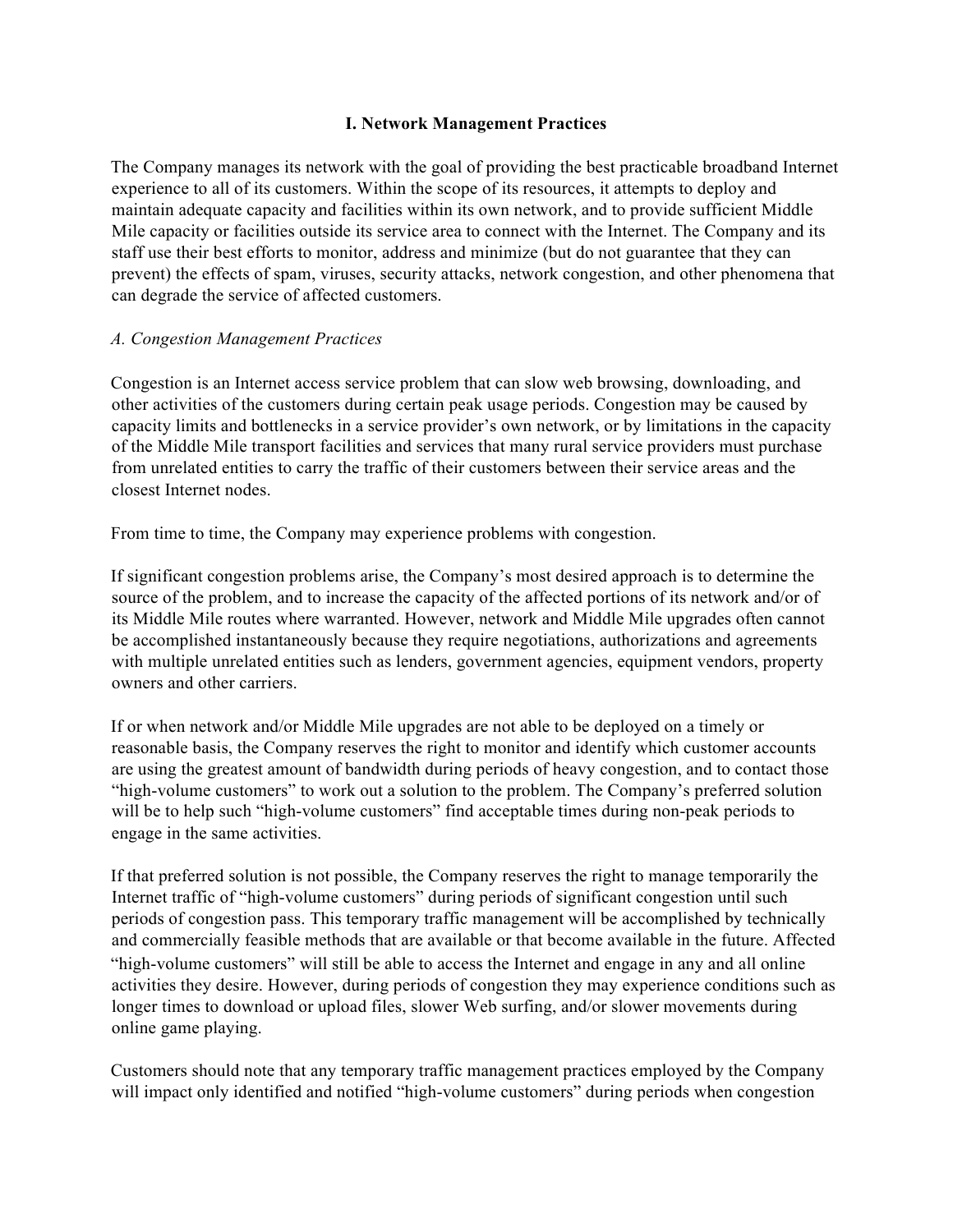problems are experienced, and will not be based upon the types of content, applications, services, or devices such customers use. On the basis of its knowledge and experience, the

Company expects that periods of temporary traffic management, if any, will be brief and infrequent. For purposes of its congestion management practices, the Company will consider a period in which a "congestion problem" arises and exists to be one where available bandwidth is less than typical traffic demand.

# *B. Application-Specific Behavior Practices*

The Company does not favor or inhibit certain applications or classes of applications. Customers may use any lawful and commercially available application which they desire on the Company's network.

The Company does not normally monitor the contents of the traffic or applications of its customers. It undertakes no obligation to monitor or investigate the lawfulness of the applications used by its customers. If any party contacts the Company with a substantial allegation that an application being used by a customer is unlawful, the Company will investigate the matter (including consultation, as it deems appropriate, with attorneys, consultants, federal or state regulators, and/or federal, state or local law enforcement agencies), and will take appropriate actions to deal with the use of applications that are demonstrated to be unlawful.

Customers may occasionally develop their own applications, or modify commercially available applications. The Company will not prohibit the use of customer-developed or modified applications unless there is a reasonable belief that such applications will cause harm to its network.

The Company does not block or rate-control specific protocols or protocol ports.

The Company does not modify protocol fields in ways that are not prescribed by the applicable protocol standards.

### *C. Device Attachment Rules*

The Company does not have any approval procedures that must be satisfied before a device can be connected to its network. Customers may use any lawful, compatible, type-accepted (if necessary) and commercially available device which they desire on the Company's network, as long as such device does not harm the network.

The Company does not normally monitor the devices used by its customers. It warns customers that some types of devices (for example, Data Over Cable Service Interface Specification ('DOCSIS') devices intended for use on cable broadband networks) may not be compatible with its fiber optic and digital subscriber line ("DSL") network.

The Company undertakes no obligation to monitor or investigate the lawfulness of the devices used by its customers. If any party contacts the Company with a substantial allegation that a device being used by a customer is unlawful, the Company will investigate the matter (including consultation, as it deems appropriate, with attorneys, consultants, federal or state regulators, and/or federal, state or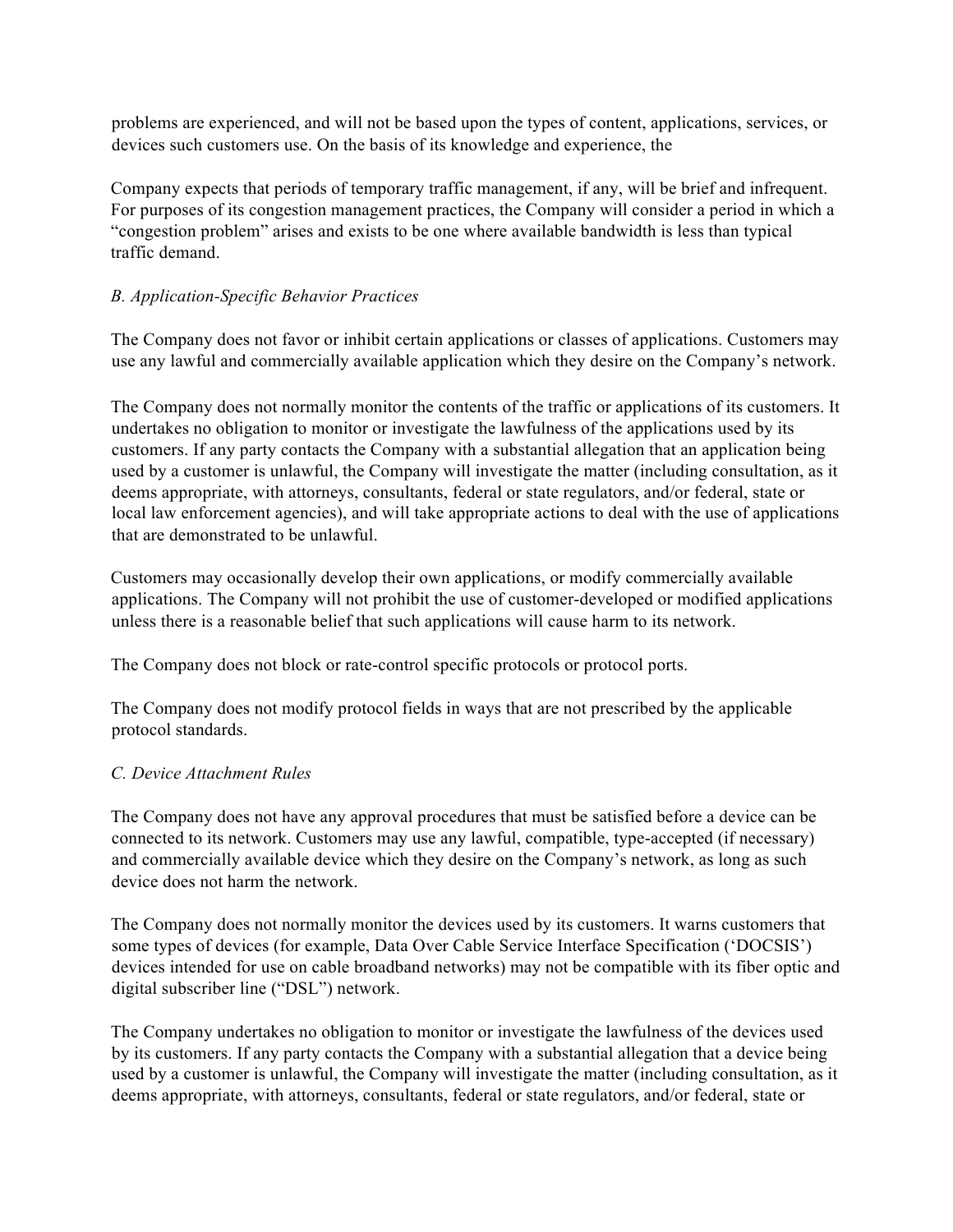local law enforcement agencies), and will take appropriate actions to deal with the use of a device that is demonstrated to be unlawful.

Customers may occasionally develop their own devices, or modify commercially available devices.

The Company will not prohibit the use of lawful customer-developed or modified devices unless there is a reasonable belief that such devices will cause harm to its network.

# *D. Security Practices*

The Company does not normally monitor the traffic of its customers. It undertakes no obligation to monitor or protect such customer traffic from spam, viruses, denial-of-service attacks, or other malicious, unlawful or unwanted activities.

The Company recognizes that customers can purchase spam filtering and anti-virus software from commercial vendors to meet their needs. The Company may from time to time offer anti-spam and/or anti-virus software or services to customers who desire to purchase them from the Company. When offered, these software or services will be described and priced in other sections of this website and in the Company's sales and marketing materials. Customers are free to obtain anti-spam and/or antivirus software or services from any source they desire, as long as such software or services do not disrupt or degrade the traffic of other customers of the Company or harm the network. A customer that is subjected to a denial-of-service attack, or similar malicious, unlawful or unwanted activity, is urged to notify the Company as soon as possible. The Company will work with the customer, other service providers, federal and state regulators, and/or law enforcement to determine the source of such activity, and to take appropriate, and technically and economically reasonable efforts to address the matter.

The Company employs commercially appropriate security procedures to protect its network and its customer records from unauthorized access by third parties. The Company does not guarantee that it can protect customers from any and/or all security breaches.

### *E. Traffic Blocking*

The Company does not block any lawful content, applications, devices, and/or non-harmful devices.

The only potential exceptions where blocking may occur entail the unlawful or harmful circumstances set forth in Sections I.A through I.D above. The Company believes that all such circumstances constitute reasonable network management practices.

The Company does not knowingly and intentionally impair, degrade or delay the traffic on its network so as to render effectively unusable certain content, applications, services and/or nonharmful devices. However, the Company notes that congestion may from time to time impair, degrade, or delay some traffic.

The Company does not charge edge service providers of content, applications, services and/or devices any fees simply for transporting traffic between them and its customers.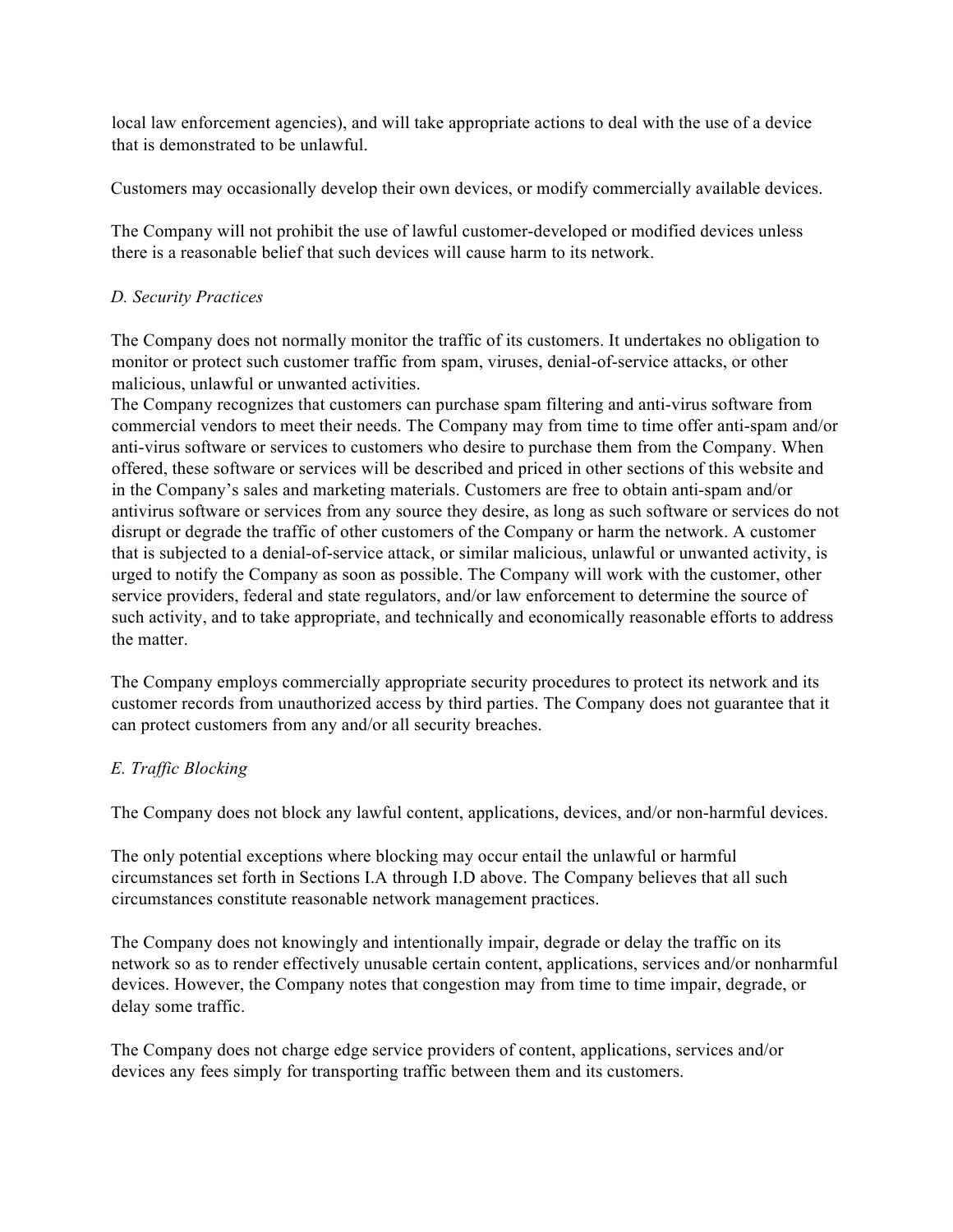# **II. Performance Characteristics**

Many of the service and performance characteristics of the Company's broadband Internet access services are contained in the service offering portions of this website. The Company offers different tiers of service at different prices, and changes these from time to time.

## *A. General Service Description*

The Company uses a hybrid fiber optic, copper digital subscriber line ("DSL"), and hybrid fiber coaxial network that reaches approximately 92% percent of the potential customers in its rural service area, and a fiber-to-the-home ("FTTH") network that reaches approximately 30% percent of such customers. The available access speeds in the DSL and hybrid fiber coaxial portions of the network range up to 100 megabits per second ("Mbps"), depending upon the actual lengths of the respective fiber trunks and copper lines. The available access speeds in the FTTH portion of the network range up to 1000 Mbps, depending upon the electronics installed. Actual access speeds and time delays (latency) are impacted by the length, capacity and congestion of Middle Mile transport facilities (between the Company's service area and Internet nodes) as well as the characteristic of the Company's own network. Because conditions on these facilities and routes can change frequently, the Company can provide estimated actual access speed and latency information only for specific recent time periods.

### *B. Impact of Specialized Services*

The Company does not currently offer IP video services. The Company, through one of its affiliates provides IP based voice services to end-users.

# *C. Impact of Middle Mile Capacity Constraints*

The Company provides Middle Mile facilities for routes approximately 150 miles long between the Company's service area and the closest Internet nodes.

The Company cannot guarantee that it will be able to obtain additional Middle Mile capacity at commercially reasonable prices if and when needs for additional Middle Mile capacity arise.

# **III. Commercial Terms and Conditions**

The commercial terms and conditions of the Company's broadband Internet access services are contained in greater detail in the "terms and conditions" portions of this website. This section provides a brief overview or reference to terms and conditions detailed elsewhere, plus discussions of other terms and conditions required by the FCC's Open Internet Framework.

### *A. Pricing Terms and Conditions*

The Company offers different tiers and levels of service at different prices, and changes these from time to time. These service tiers and prices are detailed in the service offering portion of this website.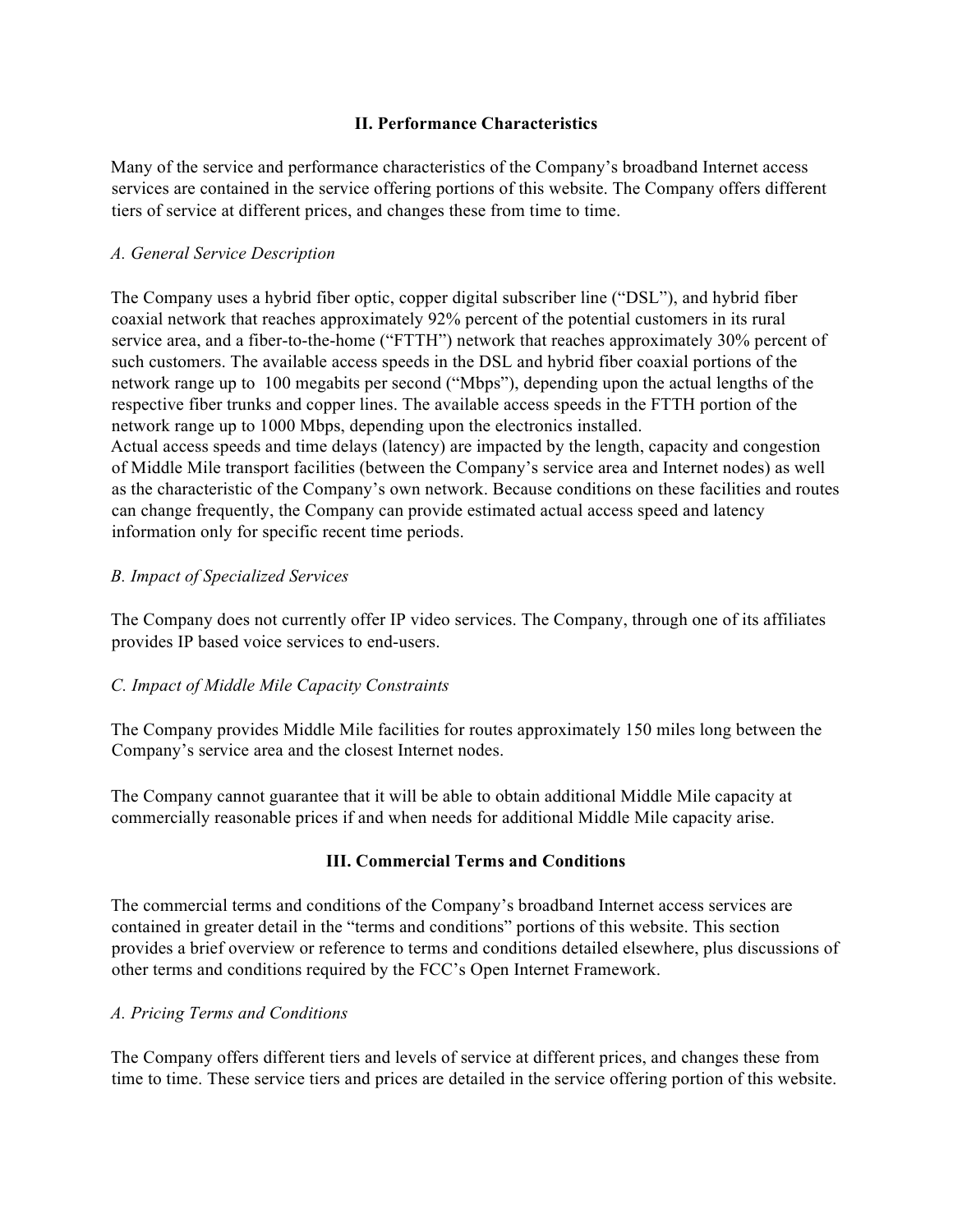The Company does not impose usage-based fees upon certain tiers or levels of its service.

The Company may impose fees for early termination with respect to certain of its service arrangements. These early termination fees are imposed upon the service arrangements specifically identified in the "terms and conditions" section of the Company's website in the manner and under the conditions set forth therein.

In addition, the Company is willing to consider and negotiate prices for customized additional network services requested by specific customers or edge service providers if such services can be designed, developed and furnished in a commercially reasonable manner. If and when such customized services are developed and furnished, the Company reserves the right to adapt and provide them to other customers on a non-discriminatory basis so long as such subsequent provision does not entail disclosure of proprietary or confidential information of the initial customer.

### *B. No Unreasonable Discrimination*

The Company does not unreasonably discriminate in its transmission of traffic over the broadband Internet access services of its customers. It endeavors to give its customers as much choice and control as practicable among its different service offerings and among the content, application, service and device offerings of edge service providers. When reasonable network management practices entail differential treatment of traffic, the Company does not discriminate among specific uses, or classes of uses, of its network.

The Company does not impair, degrade or delay VoIP applications or services that compete with its voice services and those of its affiliates.

The Company does not impair, degrade, delay or otherwise inhibit access by its customers to lawful content, applications, services or non-harmful devices.

The Company does not impair free expression by actions such as slowing traffic from particular websites or blogs.

The Company does not use or demand "pay-for-priority" or similar arrangements that directly or indirectly favor some traffic over other traffic.

The Company does not prioritize its own content, application, services, or devices, or those of its affiliates.

### *C. Privacy Policies*

As indicated above, the Company's network management practices do not generally entail inspection of network traffic.

The Company retains and stores certain traffic information (such as the identity of the customer using a particular IP address during a specific period) for time periods required by federal or state law.